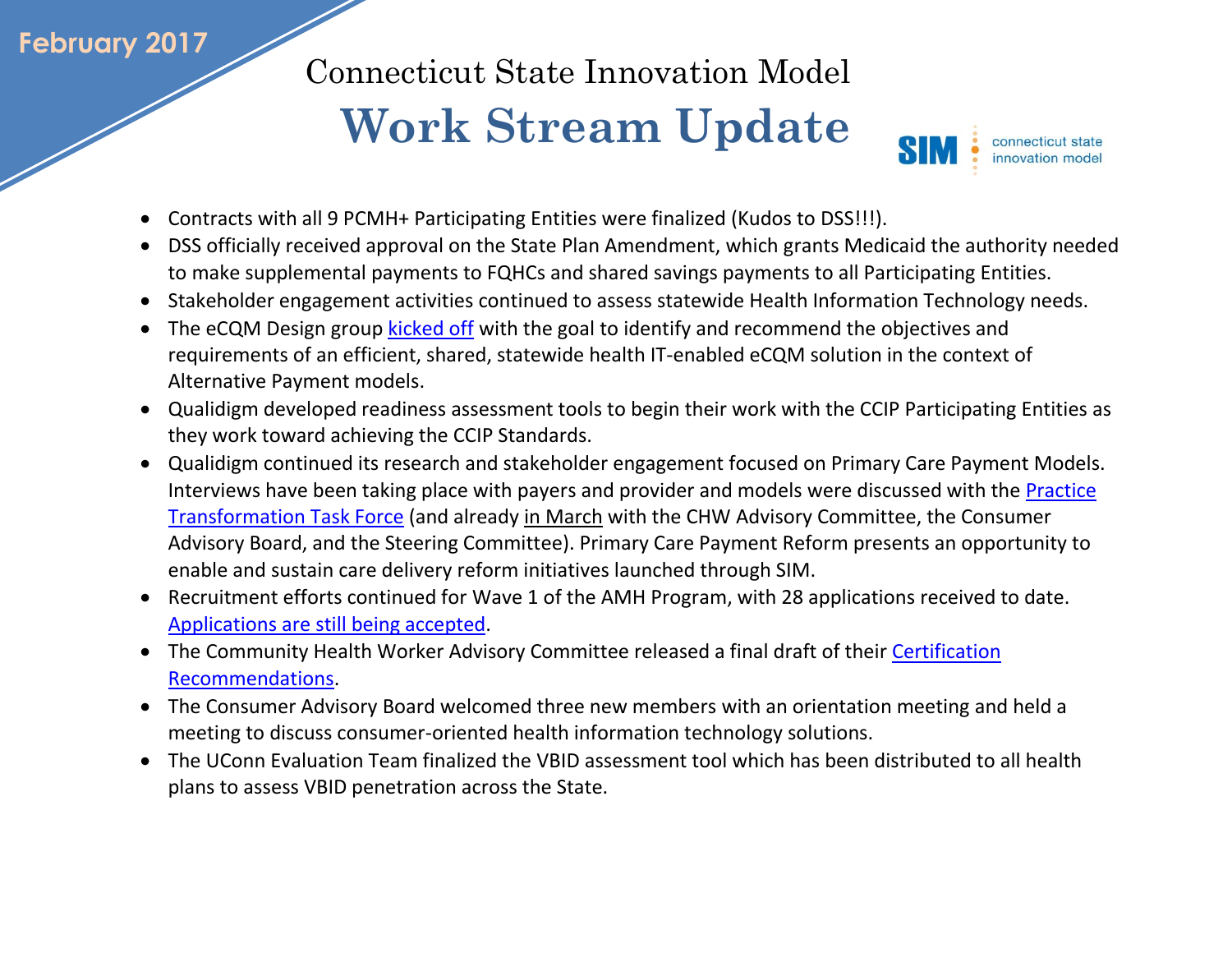| Council/<br><b>Work Stream</b>                                            | <b>Major Topics</b><br>Covered                     | Progress/<br><b>Outputs</b>                                                                                                                                                                                                                                                                                                                                                                               | <b>Next Steps</b>                                                                                                                                                                                                                                                                                                                                                                                               | <b>Upcoming</b><br><b>Meetings</b> |
|---------------------------------------------------------------------------|----------------------------------------------------|-----------------------------------------------------------------------------------------------------------------------------------------------------------------------------------------------------------------------------------------------------------------------------------------------------------------------------------------------------------------------------------------------------------|-----------------------------------------------------------------------------------------------------------------------------------------------------------------------------------------------------------------------------------------------------------------------------------------------------------------------------------------------------------------------------------------------------------------|------------------------------------|
|                                                                           |                                                    |                                                                                                                                                                                                                                                                                                                                                                                                           |                                                                                                                                                                                                                                                                                                                                                                                                                 |                                    |
| <b>Healthcare</b><br>Innovation<br><b>Steering</b><br>Committee<br>(HISC) | <b>February Meeting Canceled</b><br>$\bullet$      |                                                                                                                                                                                                                                                                                                                                                                                                           | • Continue discussing Primary Care<br><b>Payment Models</b><br>• Receive detailed update on<br>PCMH+<br>• Receive detailed update on CCIP<br><b>Transformation planning</b><br>• Receive update on CHW initiative                                                                                                                                                                                               | 3/9/17<br>3/23/17                  |
| Consumer<br><b>Advisory Board</b><br>(CAB)                                | <b>Consumer</b><br><b>Engagement</b><br><b>HIT</b> | Held Membership Orientation, including SIM<br>overview, for three new CAB members<br>Continued planning for Community Catalyst<br>$\bullet$<br>training event which will be held in June<br>Held meeting to discuss and provide input on<br>$\bullet$<br>consumer-oriented HIT strategies as part of the<br>HIT stakeholdering process<br>Continued work on consumer engagement and<br>communication plan | • Consumer engagement on<br>primary care payment reform<br>• Hold Diabetes Support Forum on<br>April 28 to engage the African-<br>American community in New<br><b>Britain</b><br>• Hold Young Adult Youth summit<br>for young adults with disabilities<br>to help guide their transition into<br>adult care<br>• Continue planning for Community<br>Catalyst consumer engagement<br>workshop scheduled for June | 3/7/17<br>4/11/17                  |
| <b>Practice</b><br><b>Transformation</b><br><b>Task Force</b><br>(PTTF)   | <b>Primary Care</b><br><b>Payment</b><br>Reform    | <b>Discussed Primary Care Payment Models, including</b><br>potential implications for Connecticut                                                                                                                                                                                                                                                                                                         | • Continue discussion on Primary<br>Care Payment Models and<br>provide feedback on research and<br>recommendations presented by<br>the Qualidigm team                                                                                                                                                                                                                                                           | 3/21/17                            |

 $\begin{array}{c} \text{\textcolor{red}{\textbf{+}}} & \text{Population} \\ \text{Health} \end{array}$ 

 $\overline{\phantom{a}}$  Health Equity  $\leftarrow$  Healthcare Quality

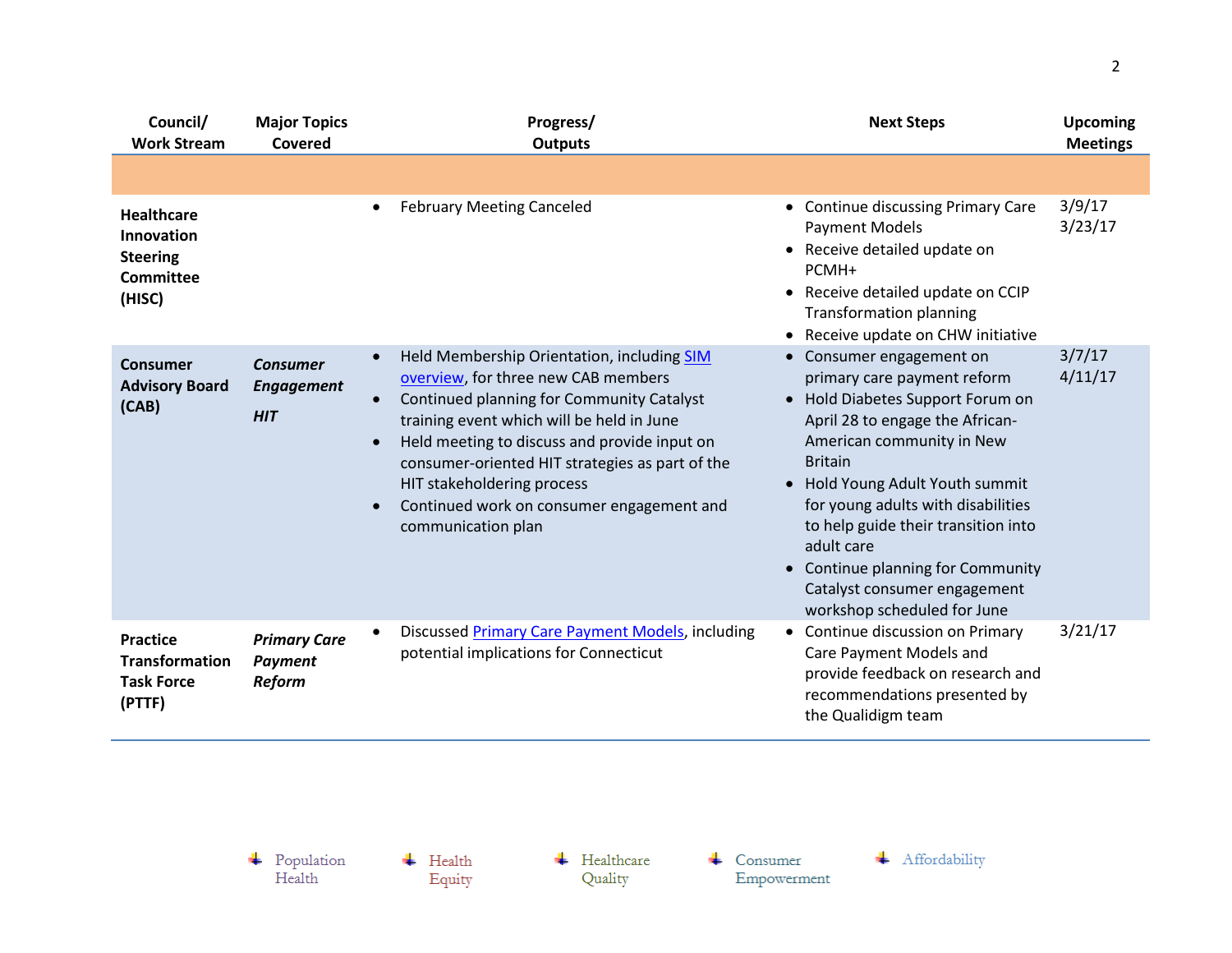| Council/<br><b>Work Stream</b>                                                              | <b>Major Topics</b><br>Covered | Progress/<br><b>Outputs</b>                                                                                                                                                                                                                                                                                                                                                                                                                                                                                                                                                                                                                                                                                                                                                                        | <b>Next Steps</b>                                                                                                                                    | <b>Upcoming</b><br><b>Meetings</b>                                                  |
|---------------------------------------------------------------------------------------------|--------------------------------|----------------------------------------------------------------------------------------------------------------------------------------------------------------------------------------------------------------------------------------------------------------------------------------------------------------------------------------------------------------------------------------------------------------------------------------------------------------------------------------------------------------------------------------------------------------------------------------------------------------------------------------------------------------------------------------------------------------------------------------------------------------------------------------------------|------------------------------------------------------------------------------------------------------------------------------------------------------|-------------------------------------------------------------------------------------|
| <b>Health</b><br>Information<br><b>Technology</b><br>(HIT)                                  |                                | • Stakeholders for the engagement plan have been<br>identified and interviews and focus groups have<br>begun. The stakeholder engagement is two-fold -<br>Firstly, to support a HIT environmental scan that<br>will inform the state re: the current landscape,<br>describe opportunities and challenges that the<br>stakeholders face as it relates to health information<br>technology and help inform a strategic vision for<br>the state; Secondly, the stakeholder engagement<br>assists in building trust and buy-in with how the<br>state will proceed.<br>Kicked off eCQM design group with the goal to<br>identify and recommend the objectives and<br>requirements of an efficient, shared, statewide<br>health IT-enabled eCQM solution in the context of<br>Alternative Payment models | • Continue Stakeholder<br>Engagement activities which<br>began on 1/30/17<br>• Continue weekly meetings of the<br>eCQM design group                  | <b>HIT</b><br>Advisory<br>Council:<br>3/16/17<br>eCQM<br>Design<br>Group:<br>Weekly |
| <b>Quality Council</b><br>(QC)                                                              |                                | No Meetings held<br>$\bullet$                                                                                                                                                                                                                                                                                                                                                                                                                                                                                                                                                                                                                                                                                                                                                                      | • Prepare Council members to<br>review and score state Public<br>Scorecard websites on a range of<br>attributes to inform the<br>development process | 3/8/17<br>5/10/17                                                                   |
| Care<br><b>Management</b><br><b>Committee</b><br>(CMC)<br>(A sub-<br>committee of<br>MAPOC) | PCMH+                          | Held work session in February to develop PCMH+<br>$\bullet$<br>Wave 1 review                                                                                                                                                                                                                                                                                                                                                                                                                                                                                                                                                                                                                                                                                                                       | • Present at March MAPOC<br>meeting compliance review plan                                                                                           | 3/8/17                                                                              |
|                                                                                             |                                |                                                                                                                                                                                                                                                                                                                                                                                                                                                                                                                                                                                                                                                                                                                                                                                                    |                                                                                                                                                      |                                                                                     |

 $\begin{array}{c} \text{\textcolor{red}{\textbf{+}}} & \text{Population} \\ \text{Health} \end{array}$ 

 $\leftarrow$  Health Equity  $\leftarrow$  Healthcare Quality

 $\leftarrow$  Consumer Empowerment + Affordability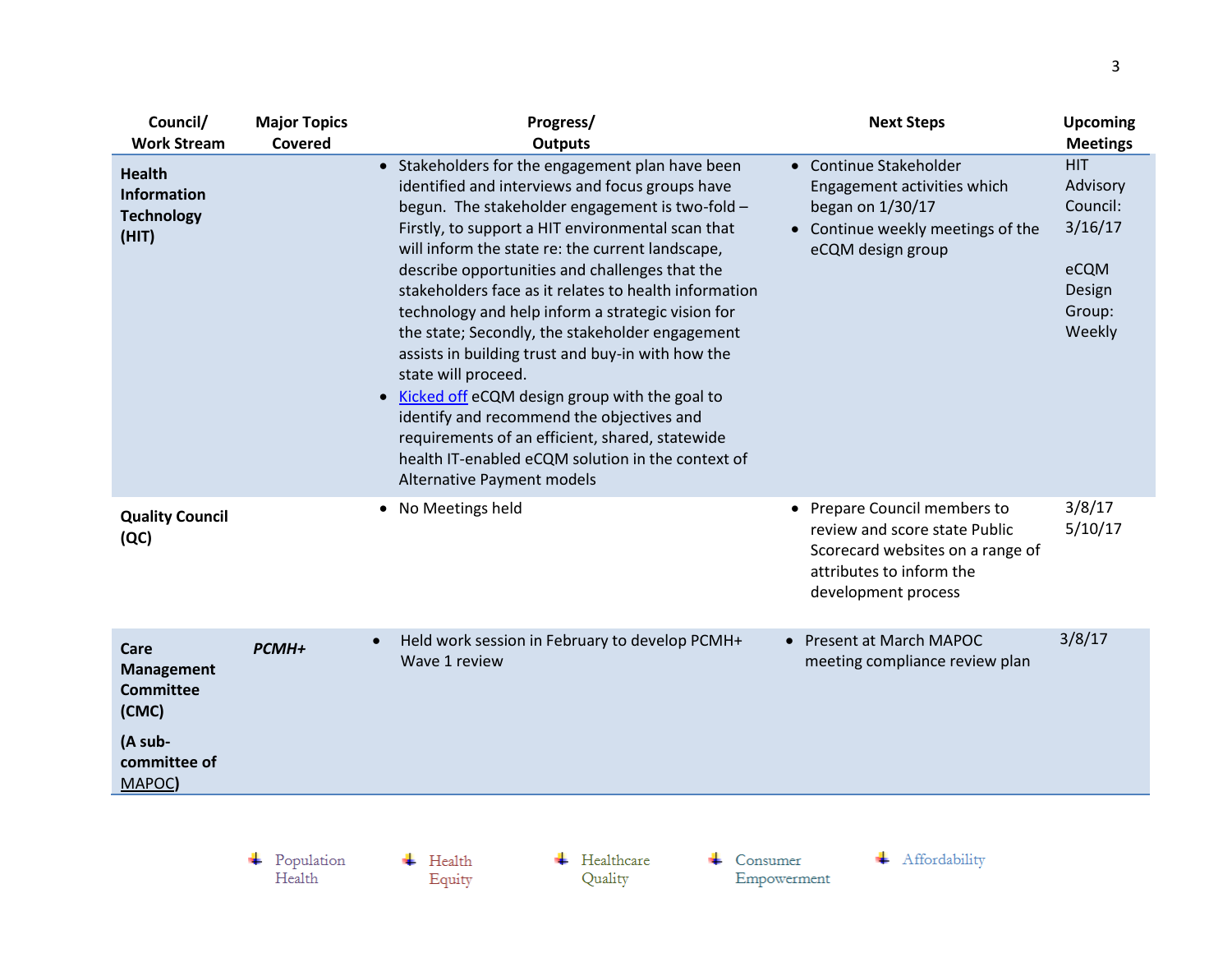| Council/                                      | <b>Major Topics</b> | Progress/                                                                                                                                                                                                                                                                                                                                                                                                                                                                                                                                                                                                                                                                                                                                                                                                                                                                                                                                                                                                                                                                                                                                                                                                                                                                                                                                                | <b>Next Steps</b>                                                                                                                                                                                                                                                                                                                                                                                                                                                                         | <b>Upcoming</b> |
|-----------------------------------------------|---------------------|----------------------------------------------------------------------------------------------------------------------------------------------------------------------------------------------------------------------------------------------------------------------------------------------------------------------------------------------------------------------------------------------------------------------------------------------------------------------------------------------------------------------------------------------------------------------------------------------------------------------------------------------------------------------------------------------------------------------------------------------------------------------------------------------------------------------------------------------------------------------------------------------------------------------------------------------------------------------------------------------------------------------------------------------------------------------------------------------------------------------------------------------------------------------------------------------------------------------------------------------------------------------------------------------------------------------------------------------------------|-------------------------------------------------------------------------------------------------------------------------------------------------------------------------------------------------------------------------------------------------------------------------------------------------------------------------------------------------------------------------------------------------------------------------------------------------------------------------------------------|-----------------|
| <b>Work Stream</b>                            | Covered             | <b>Outputs</b>                                                                                                                                                                                                                                                                                                                                                                                                                                                                                                                                                                                                                                                                                                                                                                                                                                                                                                                                                                                                                                                                                                                                                                                                                                                                                                                                           |                                                                                                                                                                                                                                                                                                                                                                                                                                                                                           | <b>Meetings</b> |
| Population<br><b>Health Planning</b><br>(DPH) |                     | SIM/DPH/PMO team met regularly to plan the<br>$\bullet$<br>upcoming activities to engage Community Based<br>Organizations in the planning of the PSC model.<br>The DPH retained a consultant organization (HRiA)<br>to design and conduct two rounds of five focus<br>groups each in at least five pre-selected regions of<br>the state.<br>The Population Health Council held its regular<br>$\bullet$<br>monthly meeting (conference call) to discuss the<br>approach to community engagement and review a<br>key question guide prepared for this purpose.<br>The second phase of the environmental scan was<br>$\bullet$<br>also initiated by HRIA with special focus on the<br>pre-selected epicenters.<br>The DPH released the latest report of the<br>$\bullet$<br>statewide BRFSS with updated indicators of<br>burden of disease related to the SIM priority areas<br>among others.<br>The DPH also finalized the selection of a final set of<br>$\bullet$<br>regional Population Health Indicators.<br>Final definition of the geographies and<br>$\bullet$<br>demographics for population health indicators will<br>be released next month.<br>The Population Health team at DPH met with<br>$\bullet$<br>CedarBridge to discuss public health IT systems<br>and discuss strategies to improve data to track<br>population health indicators. | • To complete two rounds of focus<br>groups and develop<br>implementation strategies based<br>on the feedback obtained from<br>community agencies.<br>• Establish a system of regional<br>metrics to assess PSC's<br>performance and impact of SIM<br>initiatives.<br>• Identify expertise on financial<br>vehicles to incorporate in the PSC<br>model as part of sustainability<br>strategies.<br>• Plan engagement strategies with<br>ACO to explore acceptability of<br>the PSC model. | 3/23/17         |

 $\begin{array}{c} \text{\textcolor{red}{\textbf{+}}} & \text{Population} \\ \text{Health} \end{array}$ 

 $\overline{\phantom{a}}$  Health Equity  $\leftarrow$  Healthcare Quality

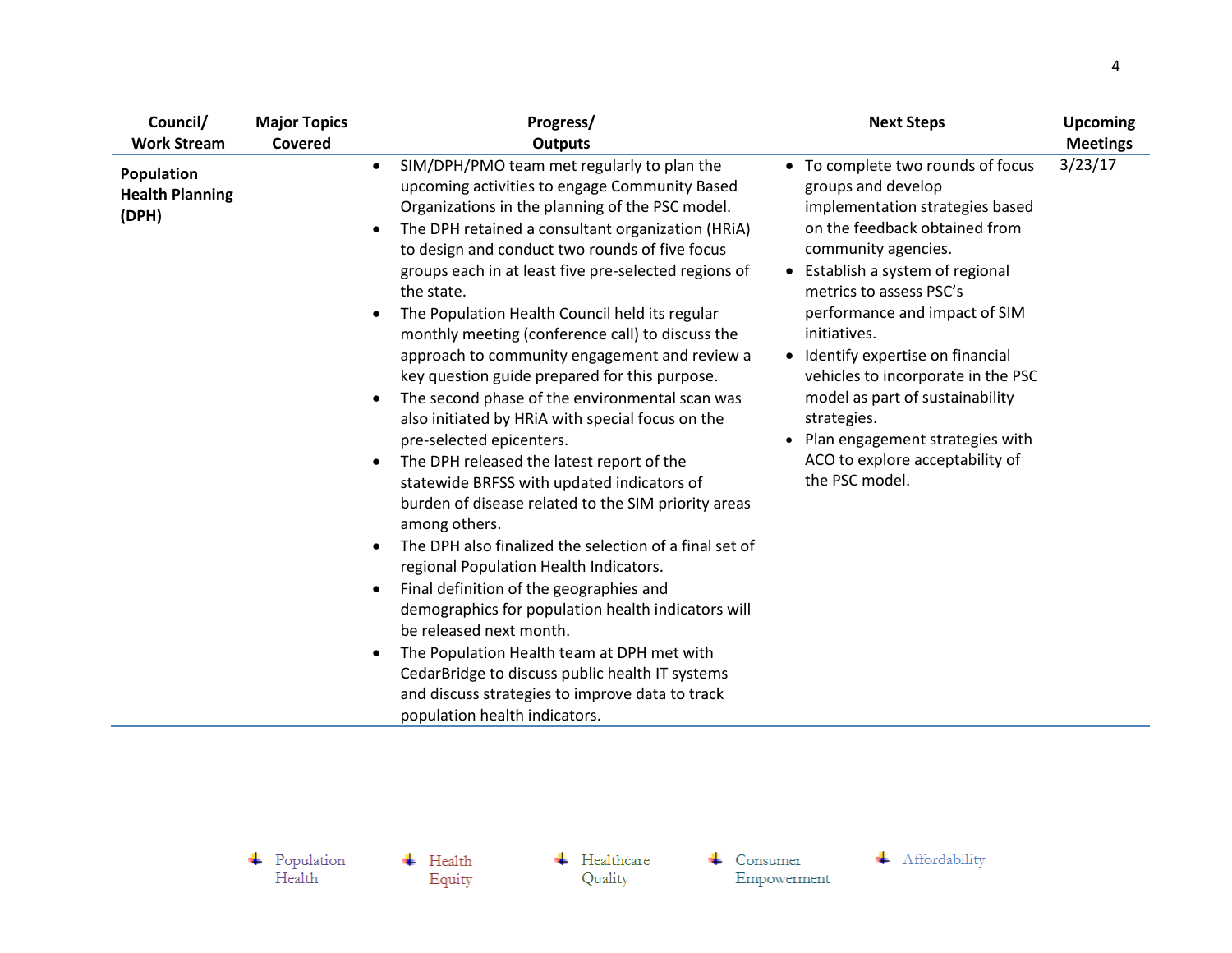| Council/<br><b>Work Stream</b>                                                                 | <b>Major Topics</b><br>Covered | Progress/<br><b>Outputs</b>                                                                                                                                                                                                                                                                                                                                                                                                                                                                                                                                                                                                                                                                                                                                                                                                                                                                                                                                                                                                                            | <b>Next Steps</b>                                                                                | <b>Upcoming</b><br><b>Meetings</b> |
|------------------------------------------------------------------------------------------------|--------------------------------|--------------------------------------------------------------------------------------------------------------------------------------------------------------------------------------------------------------------------------------------------------------------------------------------------------------------------------------------------------------------------------------------------------------------------------------------------------------------------------------------------------------------------------------------------------------------------------------------------------------------------------------------------------------------------------------------------------------------------------------------------------------------------------------------------------------------------------------------------------------------------------------------------------------------------------------------------------------------------------------------------------------------------------------------------------|--------------------------------------------------------------------------------------------------|------------------------------------|
| Person<br><b>Centered</b><br><b>Medical Home</b><br>Plus (PCMH+,<br>formerly<br><b>MQISSP)</b> |                                | DSS officially received approval on the State Plan<br>$\bullet$<br>Amendment, after working closely with CMS. The<br>State Plan Amendment grants Medicaid the<br>authority needed to make supplemental payments<br>to FQHCs and shared savings payments to all<br>Participating Entities.<br>Continued working through the implementation<br>work plan<br>Developed plan to conduct compliance reviews<br>Developed and started implementing plan to<br>conduct Wave 1 initial review to make<br>modifications to Wave 2 RFP                                                                                                                                                                                                                                                                                                                                                                                                                                                                                                                           | • Continue performing initial<br>review for Wave 2 RFP<br>Begin performing compliance<br>reviews | N/A                                |
| <b>Value-based</b><br><b>Insurance</b><br><b>Design</b>                                        |                                | Scheduled next meeting of the Consortium for<br>• Continue planning efforts for<br>$\bullet$<br>May 23, 2017<br>upcoming engagements events<br>• Compile results of the VBID<br>Distributed tool to all health plans to assess<br>current VBID penetration in Connecticut<br>assessment and share with SIM<br>Held call with two brokers to assess the<br>governance<br>opportunities for promoting VBID in both the self-<br>• Assess additional opportunities to<br>insured and fully-insured employer communities<br>engage employers through HR<br>departments and individual<br>Planned engagement event in collaboration with<br>$\bullet$<br>the Central Connecticut Chamber for March 15<br>employer engagements<br>• Launch new VBID page<br>Began planning for additional engagement events<br>with: the CT Business Group on Health, labor<br>unions, and the Fairfield Business Council<br>Continued assessing opportunities to engage with<br>additional brokers, Chambers, and HR specialists<br>Developed a new page on the SIM website |                                                                                                  | 5/23/17                            |

 $\overline{\phantom{a}}$  Health Equity  $\leftarrow$  Healthcare Quality

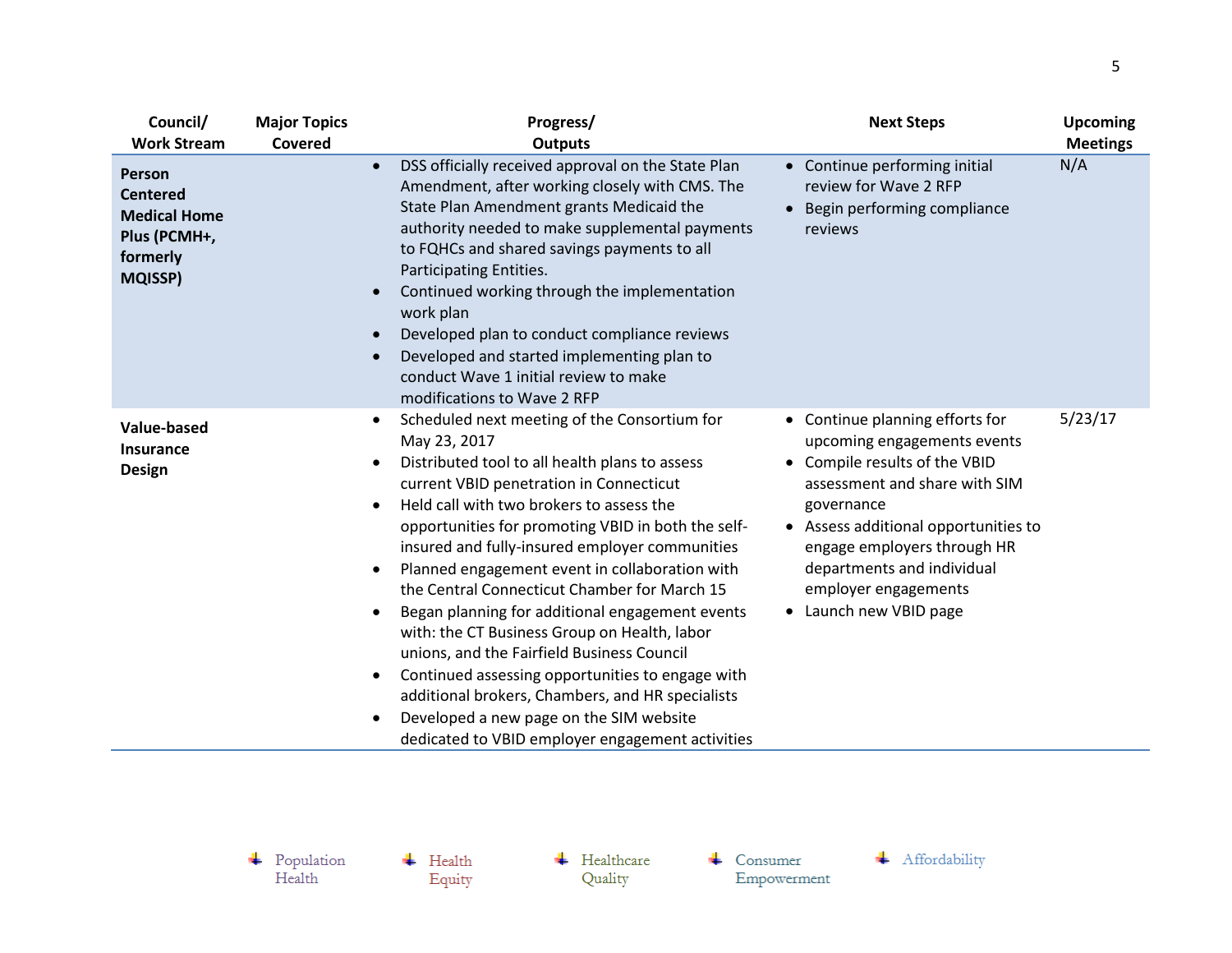| Council/                                                                     | <b>Major Topics</b>                                                                                                                                                                                                                                                                                                                                                                                                                                                                                                                                                                                                                                                   | Progress/      | <b>Next Steps</b>                                                                                                                                                                                                                                                                                                                                                            | <b>Upcoming</b> |
|------------------------------------------------------------------------------|-----------------------------------------------------------------------------------------------------------------------------------------------------------------------------------------------------------------------------------------------------------------------------------------------------------------------------------------------------------------------------------------------------------------------------------------------------------------------------------------------------------------------------------------------------------------------------------------------------------------------------------------------------------------------|----------------|------------------------------------------------------------------------------------------------------------------------------------------------------------------------------------------------------------------------------------------------------------------------------------------------------------------------------------------------------------------------------|-----------------|
| <b>Work Stream</b>                                                           | Covered                                                                                                                                                                                                                                                                                                                                                                                                                                                                                                                                                                                                                                                               | <b>Outputs</b> |                                                                                                                                                                                                                                                                                                                                                                              | <b>Meetings</b> |
| <b>UCONN</b><br><b>Community</b><br><b>Health Worker</b><br>(CHW) Initiative | Convened 3 <sup>rd</sup> meeting of the Certification Design<br>Group of the CHW Advisory Committee on 2/7/21.<br>The group reached consensus on a certification<br>model to propose to the full CHW Advisory<br>Committee.<br>Convened $8th$ meeting of the CHW Advisory<br>Committee on 2/21/17. The committee reached<br>consensus on the basic design of a certification<br>model to recommend to the HISC.<br>Created draft outline for CHW certification<br>whitepaper for the HISC.<br>Provided Qualidigm with PE-assessment questions<br>related to CHW integration and two best-practice<br>manuals: Organizational Readiness and<br>Recruitment and Hiring. |                | • Complete draft of CHW-<br>certification whitepaper prior to<br>April HISC meeting.<br>• Present certification<br>recommendation to the HISC on<br>$3/9/17$ .<br>• Meet with Qualidigm on 3/2/17<br>to review CHW materials and<br>strategies for the CCIP<br>Participating Entity (PE)-readiness<br>assessment.<br>• Plan for the future of the CHW<br>Advisory Committee. | 3/21/17         |

 $\begin{array}{c} \text{\textcolor{red}{\textbf{+}}} & \text{Population} \\ \text{Health} \end{array}$  $\overline{\phantom{a}}$  Health Equity

 $\leftarrow$  Healthcare Quality

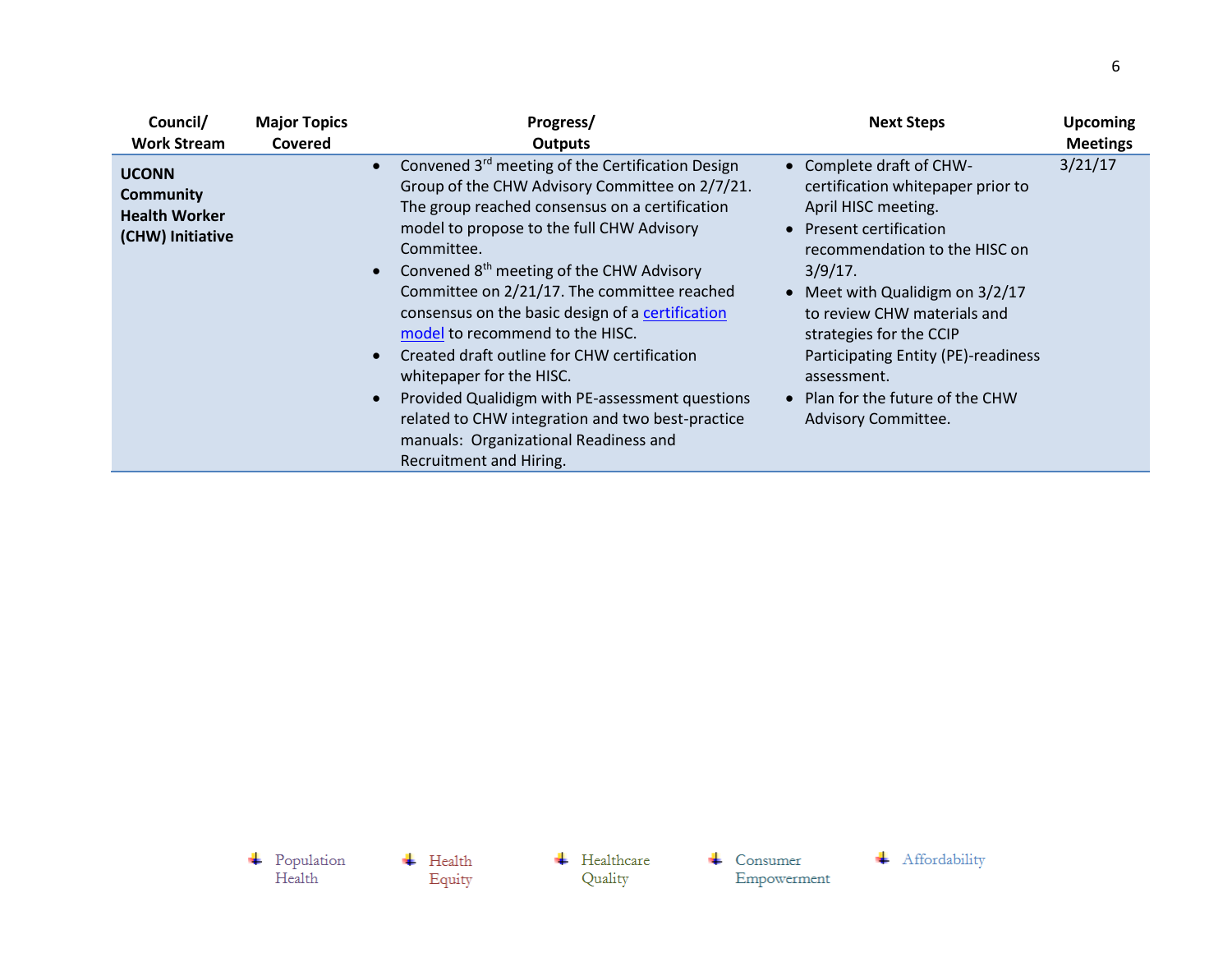| Council/<br><b>Work Stream</b>                                | <b>Major Topics</b><br>Covered             | Progress/<br><b>Outputs</b>                                                                                                                                                                                                                                                | <b>Next Steps</b>                                                                                                                                                                                                                         | <b>Upcoming</b><br><b>Meetings</b> |
|---------------------------------------------------------------|--------------------------------------------|----------------------------------------------------------------------------------------------------------------------------------------------------------------------------------------------------------------------------------------------------------------------------|-------------------------------------------------------------------------------------------------------------------------------------------------------------------------------------------------------------------------------------------|------------------------------------|
| <b>UCONN</b><br>Evaluation                                    | <b>Dashboard</b>                           | Continued data acquisition and analysis for the<br>$\bullet$<br>4/1/17 dashboard<br>Continued work on the Alternative Payment<br>Model health plan survey and associated materials<br>Continued work on the VBID health plan survey<br>and associated materials            | • Continue data acquisition and<br>analysis for 4/1/17 dashboard<br>publication<br>• Finalize APM health plan survey<br>and associated materials<br>• Finalize VBID health plan survey<br>and associated materials                        | N/A                                |
|                                                               | Care<br><b>Experience</b><br><b>Survey</b> | Continued communications with plans about<br>sample and survey activities for 2017<br>Continued development of a plan name cross-walk<br>to allow sampling of patients covered by potential<br>participating insurance plans and SIM designated<br>advanced networks       | • Finalize discussions about care<br>experience survey with plans                                                                                                                                                                         |                                    |
|                                                               | <b>Reporting to</b><br><b>CMMI</b>         | Continued data acquisition plan for required<br>metrics and amended reporting metrics as needed<br>Continued data acquisition efforts for metric<br>$\bullet$<br>reporting<br>Attended monthly call with National Evaluators                                               | • Attend monthly call with National<br>Evaluators<br>• Continue data acquisition<br>activities for required reporting                                                                                                                     |                                    |
| <b>Advanced</b><br><b>Medical Home</b><br>Vanguard<br>Program |                                            | Recruitment for the federally-funded AMH<br>$\bullet$<br>Program is ongoing. Qualidigm is working closely<br>with the SIM PMO to connect with Advanced<br>Network leads to encourage applications. To date,<br>the Program has received applications from 28<br>practices. | • Continue working with Qualidigm<br>on recruitment efforts.<br>• Qualidigm will continue providing<br>technical assistance<br>• Assess the 2017 NCQA PCMH<br>Standards and determine<br>necessary changes to the AMH<br><b>Standards</b> | N/A                                |

 $\leftarrow$  Healthcare Quality

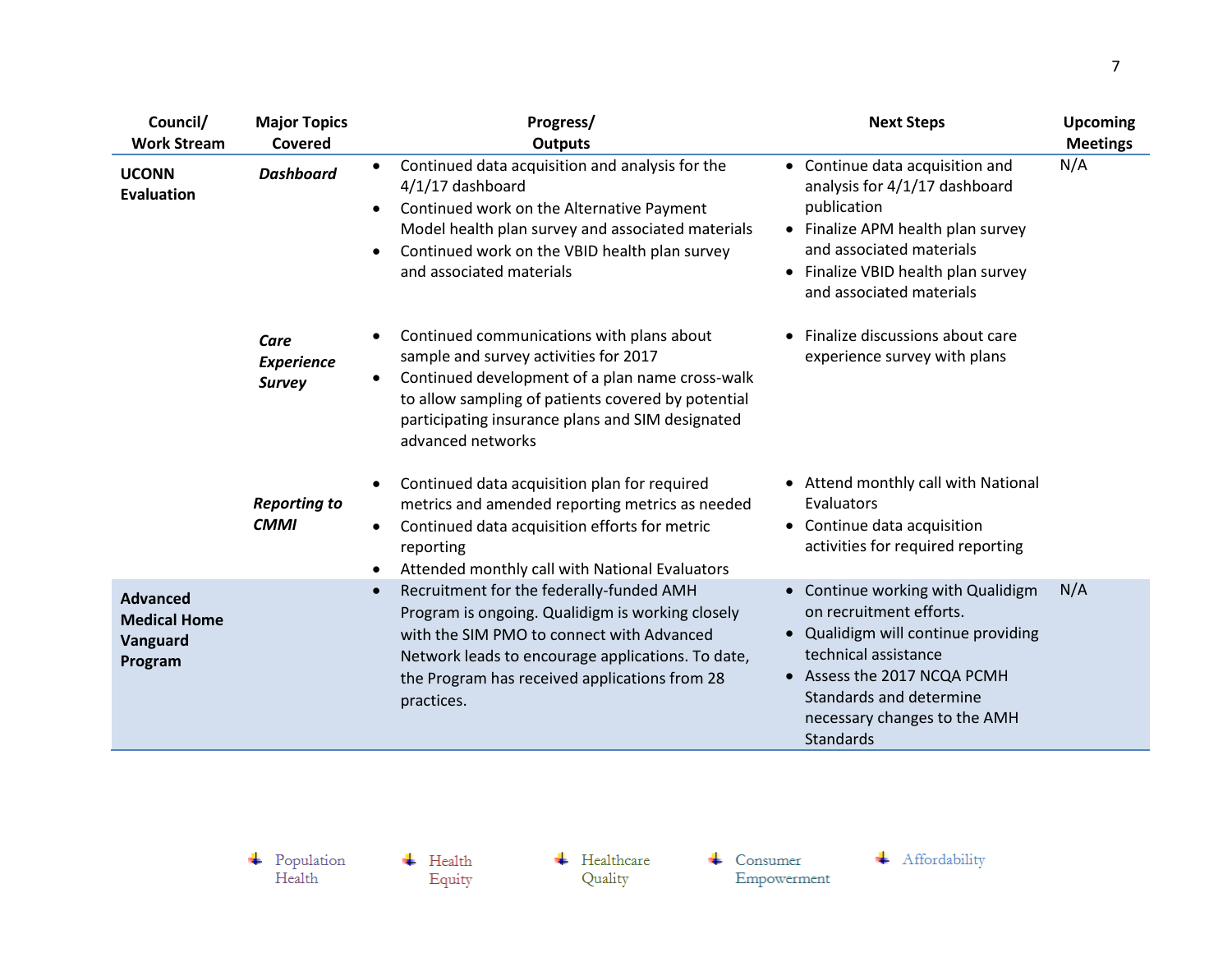| Council/<br><b>Work Stream</b>                            | <b>Major Topics</b><br>Covered |                                                                                                                                  | Progress/<br><b>Outputs</b>                                                                                                                                                                                                                                | <b>Next Steps</b>                                                                                                                                                                                                                                                                                                                                                        | <b>Upcoming</b><br><b>Meetings</b> |  |
|-----------------------------------------------------------|--------------------------------|----------------------------------------------------------------------------------------------------------------------------------|------------------------------------------------------------------------------------------------------------------------------------------------------------------------------------------------------------------------------------------------------------|--------------------------------------------------------------------------------------------------------------------------------------------------------------------------------------------------------------------------------------------------------------------------------------------------------------------------------------------------------------------------|------------------------------------|--|
| Program<br><b>Management</b><br>Office (PMO)              | <b>CCIP</b>                    | $\bullet$<br>Worked closely with Qualidigm to develop<br>٠<br>develop the full Implementation Package.<br>Medicare Data Request. | Finalized contract negotiations with the 2 of the 3<br>CCIP PEs, with the third expected by mid-March.<br>readiness assessment tools for CCIP, as well as to<br>Continue to work with RESDAC (responsible for<br>providing Medicare data) on Connecticut's | • Finalize Transformation Award<br>contract with remaining CCIP PE.<br>• Continue stakeholder<br>engagement to support Primary<br>Care Payment Model project<br>• Designate focus areas for<br><b>Community Health Collaboratives</b><br>• Work closely with Qualidigm and<br>the CCIP PEs on CCIP launch<br>• Submit final Medicare Data<br>Request to RESDAC for APCD. | N/A                                |  |
| <b>ACRONYMS</b>                                           |                                |                                                                                                                                  |                                                                                                                                                                                                                                                            | <b>DSS</b> - Department of Social Services                                                                                                                                                                                                                                                                                                                               |                                    |  |
| <b>APCD</b> - All-Payers Claims Database                  |                                |                                                                                                                                  |                                                                                                                                                                                                                                                            | <b>EAC</b> - Equity and Access Council                                                                                                                                                                                                                                                                                                                                   |                                    |  |
| <b>AHCT</b> - Access Health Connecticut                   |                                |                                                                                                                                  |                                                                                                                                                                                                                                                            | <b>EHR</b> - Electronic Health Record                                                                                                                                                                                                                                                                                                                                    |                                    |  |
| <b>BRFSS</b> - Behavioral Risk Factor Surveillance System |                                |                                                                                                                                  |                                                                                                                                                                                                                                                            | HISC - Healthcare Innovation Steering Committee                                                                                                                                                                                                                                                                                                                          |                                    |  |
| <b>CAB</b> - Consumer Advisory Board                      |                                |                                                                                                                                  |                                                                                                                                                                                                                                                            | HIT - Health Information Technology                                                                                                                                                                                                                                                                                                                                      |                                    |  |
| <b>CCIP</b> - Clinical & Community Integration Program    |                                |                                                                                                                                  |                                                                                                                                                                                                                                                            | <b>MAPOC</b> - Medical Assistance Program Oversight Council                                                                                                                                                                                                                                                                                                              |                                    |  |
| <b>CHW</b> - Community Health Worker                      |                                |                                                                                                                                  |                                                                                                                                                                                                                                                            | MOA - Memorandum of Agreement                                                                                                                                                                                                                                                                                                                                            |                                    |  |
| <b>CMC</b> - Care Management Committee                    |                                |                                                                                                                                  |                                                                                                                                                                                                                                                            | MQISSP - Medicaid Quality Improvement and Shared Savings                                                                                                                                                                                                                                                                                                                 |                                    |  |
| <b>DPH</b> - Department of Public Health                  |                                | <b>CMMI-Center for Medicare &amp; Medicaid Innovations</b>                                                                       | Program                                                                                                                                                                                                                                                    | <b>PCMH</b> - Patient Centered Medical Home                                                                                                                                                                                                                                                                                                                              |                                    |  |
|                                                           | Population<br>Health           | Health<br>Equity                                                                                                                 | Healthcare<br>Quality                                                                                                                                                                                                                                      | Affordability<br>Consumer<br>Empowerment                                                                                                                                                                                                                                                                                                                                 |                                    |  |